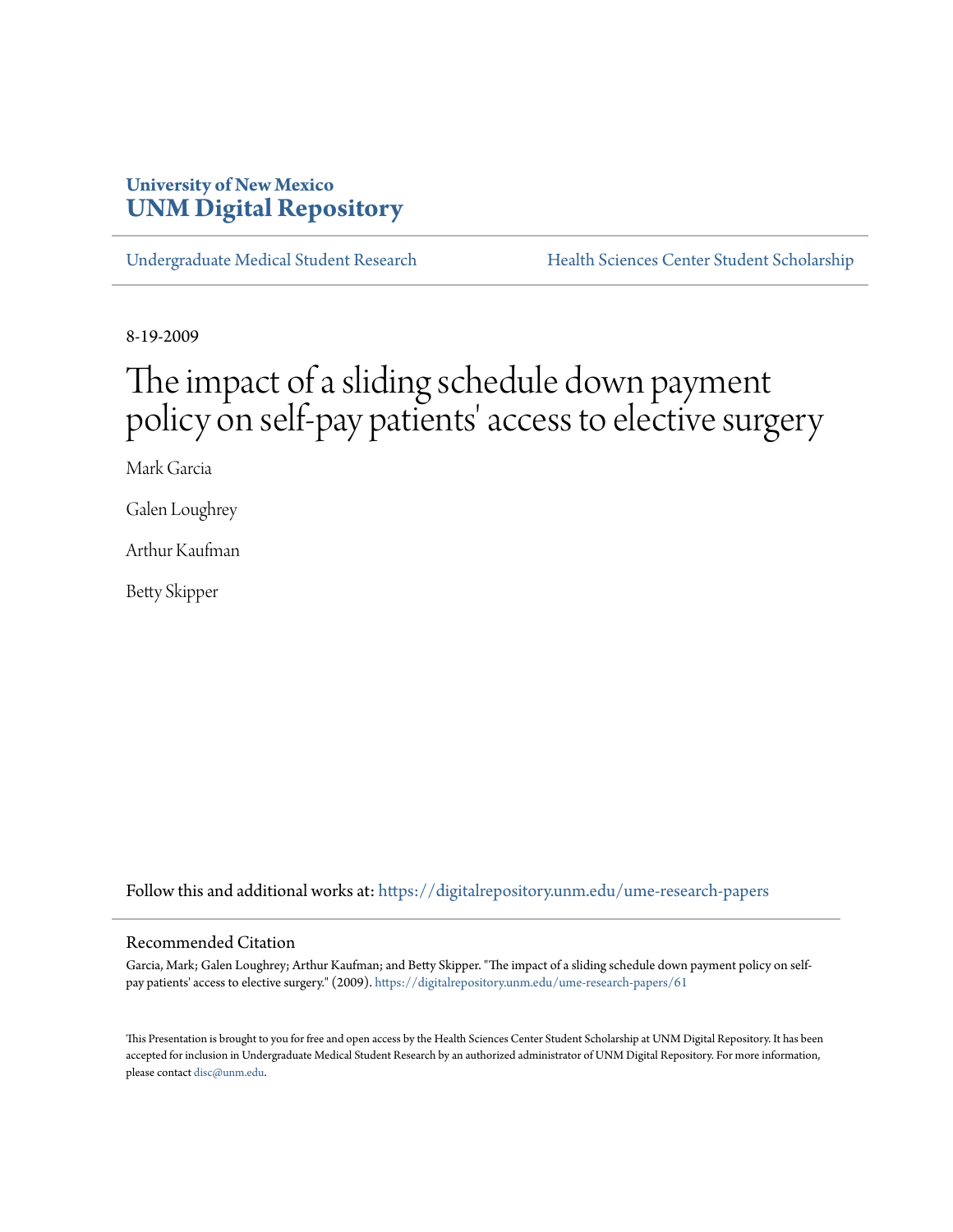## The impact of a sliding schedule down payment policy on self-pay patients' access to elective surgery

Authors:

Mark E. Garcia, University of New Mexico School of Medicine, MSC08-4720, 1 University of New Mexico, Albuquerque, New Mexico, 87131, USA. MarkEGarcia@salud.unm.edu

Galen C. Loughrey, University of New Mexico School of Medicine, MSC08-4720, 1 University of New Mexico, Albuquerque, New Mexico, 87131, USA. GLoughrey@salud.unm.edu

Arthur Kaufman, MD, Chairman and Professor Department of Family and Community Medicine, MSC09-5040, 1 University of New Mexico, Albuquerque, New Mexico, 87131-0001, USA. AKaufman@salud.unm.edu

Betty Skipper, PhD, Professor Department of Family and Community Medicine, MSC09-5040, 1 University of New Mexico, Albuquerque, New Mexico, 87131-0001, USA. Bskipper@salud.unm.edu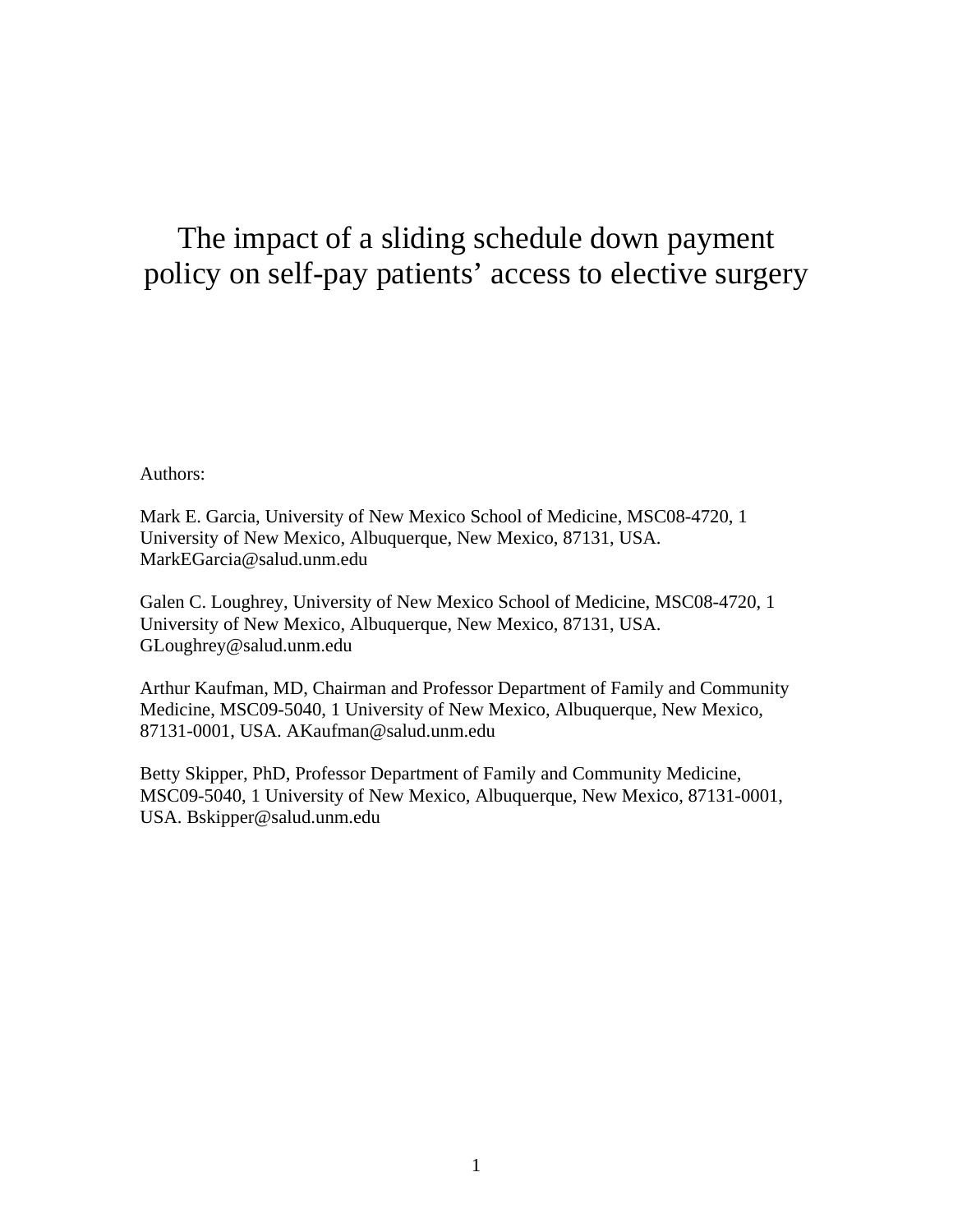### ABSTRACT

Purpose: Previous research investigating a 50% down payment policy for elective surgeries demonstrated that a substantial number of self pay patients failed to receive recommended surgery due to the down payment cost. The current study analyzes the effect of a new, more liberal sliding scale down payment policy implemented at this same public hospital and assesses the impact on health care access for self pay patients.

Methods: Data was collected from the admissions office and the pre-operative assessment office where elective surgery cancellation reasons were recorded. Chi-square tests were used to determine the statistical significance between data sets.

Results: 448 recorded cancellations were documented over an 8 month period. Of those records, 6.9% (n=31) were self pay patients and 93% (n=417) had insurance. Of the 31 self pay patients, 51.6% (n=16) had cancelled stating financial reasons, while 4.8%  $(n=20)$  of the insured canceled for financial reasons  $(p<0.0001)$ . In comparison to the previous study performed by Kaufman and Chavez, the results revealed a 50% decrease in the number of self pay patients failing to receive recommended surgery. Of those self pay patients who did not receive surgery, there was no significant difference in the rate of canceling for financial reasons  $(p=0.18)$ .

Conclusions: Despite gender or race, self-pay patients cancel elective surgeries at a rate significantly greater than insured patients. The more liberal sliding scale down payment policy appears effective in reducing the overall number of self pay patients who decline elective surgery for financial reasons. Self pay patients are still facing financial barriers to health care access despite the sliding scale payment policy.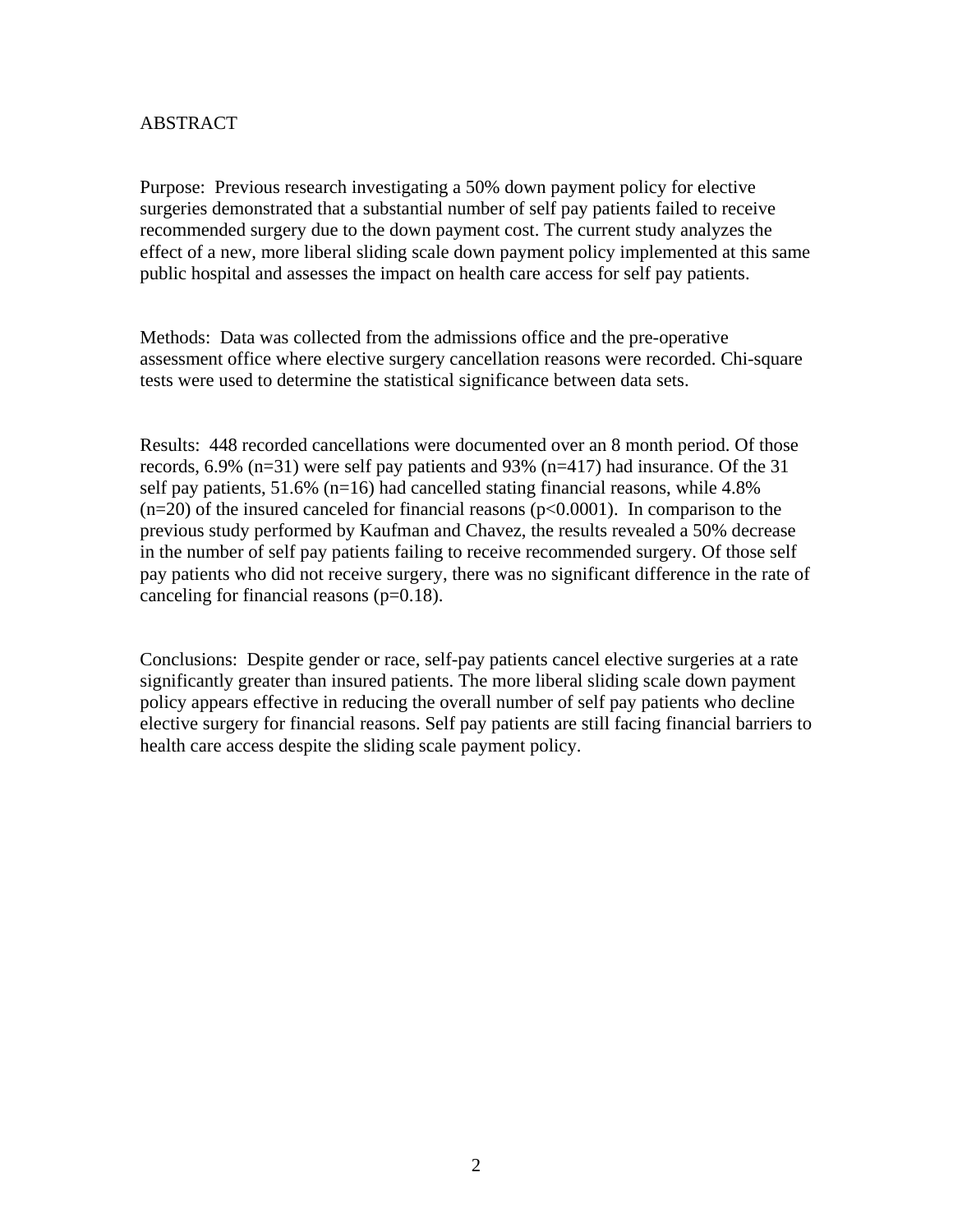#### INTRODUCTION

Historically, the mission of a public hospital has been to serve the healthcare needs of the community and to provide healthcare services that are not always accessible by the uninsured at private and non-profit institutions. For many of the uninsured, the only possibility of receiving elective surgery is to seek such care at a public hospital. Federal, state, and county money cover costs for those patients that are financially unable to pay at the point of service. However, as the number of uninsured rises, there are not enough resources at public hospitals to cover these costs. Public hospitals develop payment options that lower the level of the financial burden for the uninsured, and lowering outof-pocket costs through programs and waivers helps to allow the patient to pay off the medical bill over weeks to years. However, public hospitals facing growing budgetary deficits are reluctant to permit patients to receive non-emergency services without paying a percentage of the cost. $<sup>1</sup>$ </sup>

The underinsured and the uninsured are a steadily growing population in the United States. The most recent statistics shows that 46.6 million non-elderly people are without health insurance, which includes 8.3 million uninsured children.<sup>2</sup> However, it has been estimated that approximately 80 percent of the uninsured are currently eligible for federally funded health insurance programs or live in families with an income below 300% of the federal poverty level; this includes 25 percent who are eligible for Medicaid or the State Children's Health Insurance Program(SCHIP).<sup>3</sup> Despite this eligibility, as this number grows, the use of emergency rooms at public hospitals by the uninsured for non-emergency as well as emergency needs continue to grow. Compared to insured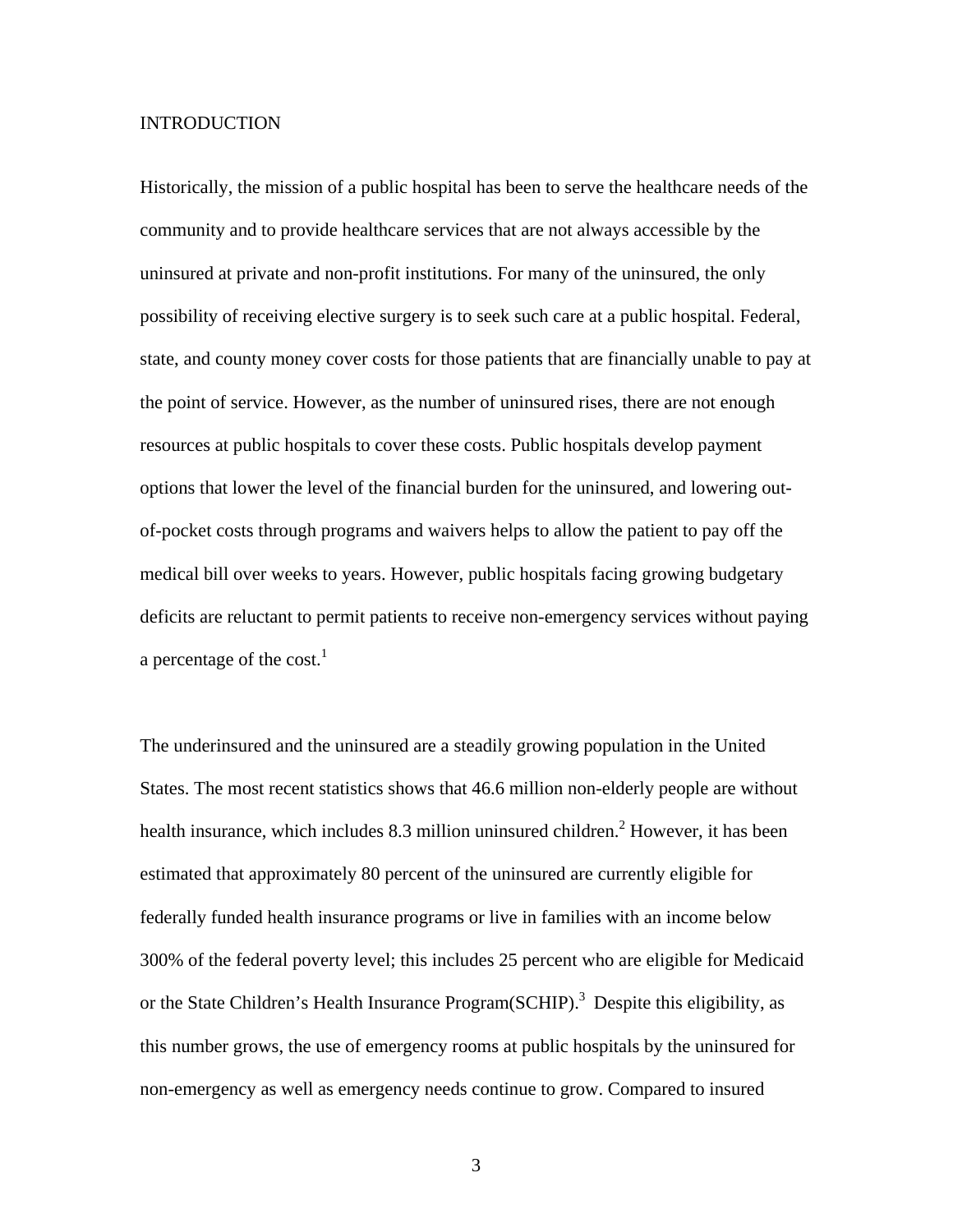individuals, the uninsured have difficulty obtaining recommended medical care and a poorer short-term outcomes in health status after experiencing an acute healthcare need.<sup>4</sup> Research has shown that a third of the uninsured report needing care and not receiving it while nearly half report postponing care.<sup>5</sup> The consequence is that uninsured patients tend to delay seeking care until they appear in the emergency department with far more serious illnesses and disabling diseases. Over two-thirds of hospitalizations of the uninsured are considered medical emergencies compared to half for insured patients.<sup>6</sup>

Hospital utilization patterns for patients can vary between institutions and can be based upon the social economic status of the patient. The public hospital in this study maintains records of patients and hospital utilization patterns of each patient that are documented regardless of form of payment. Additionally, in the previous study by Kaufman and Chavez on access to elective surgery by self-pay patients required to pay a 50% down payment, 55.6% (n=55) of those patients (n=99) cancelled their elective surgeries for financial reasons compared to 9.3% (n=53) of insured patients (n=568) canceling for financial reasons.7

After community pressure on this public hospital to make affordable to self-pay patients its upfront charges, the hospital instituted a much reduced co-payment requirement for health services.<sup>8</sup> This current study investigates the impact on cancellation of elective surgery procedures after the implementation of this new payment policy at the hospital. Furthermore, the study considers if the implementation of a sliding scale payment policy lowers financial burden thereby increasing access to healthcare for self pay patients or if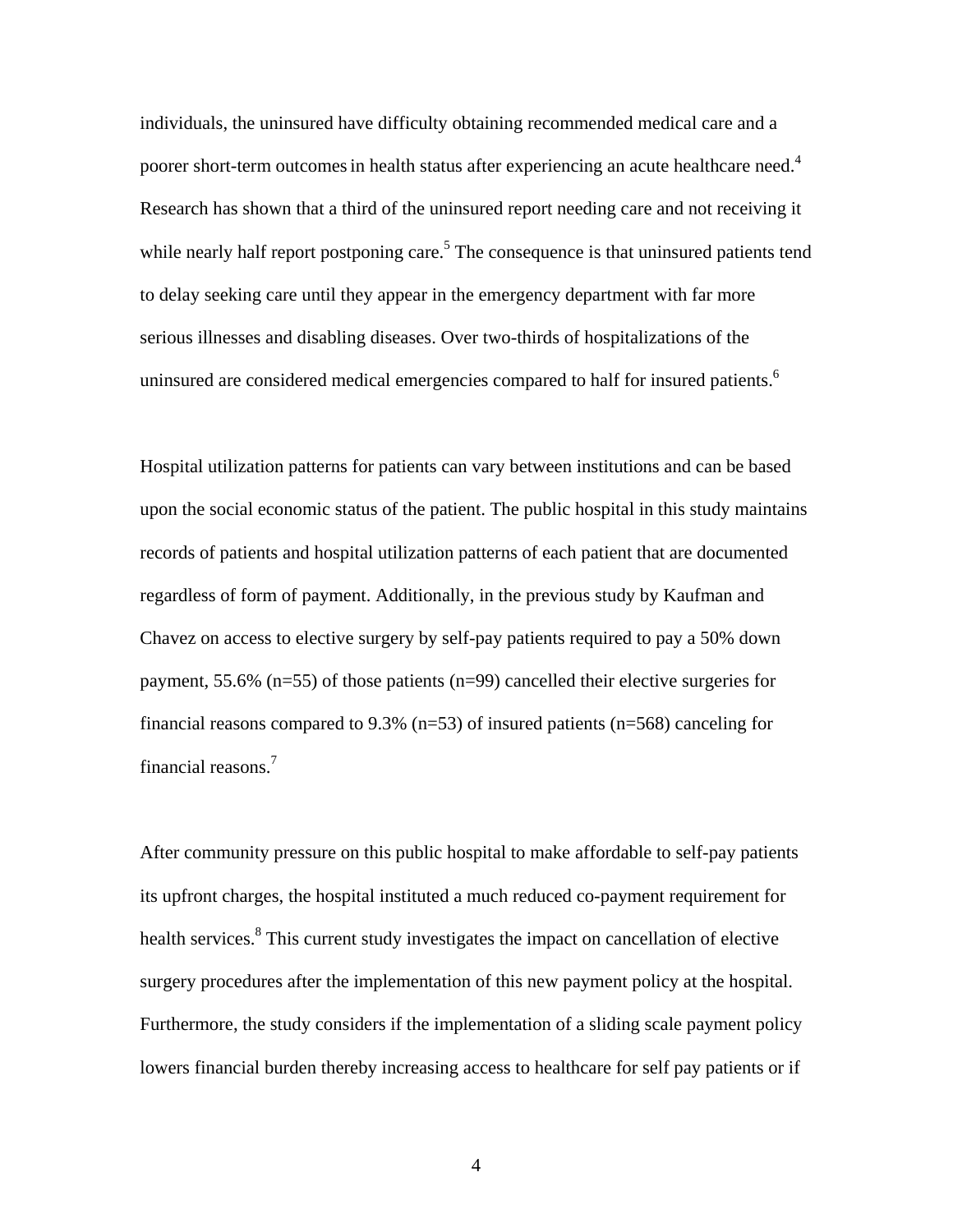there are other possible explanations for an increase in healthcare access for self pay patients.

#### **METHODS**

Data was collected for this project using elective surgery cancellation records from the admissions office. An elective surgery is defined as all non-emergent or medically necessary surgeries ranging from open reduction with internal fixation of fractured limbs to laparoscopic cholecystectomy to cosmetic trauma revision. Data was collected in the form of hard paper cancellation records. Also, in order to confirm consistent cancellation reasons, a recorded log obtained from the pre-operative assessment office was used to collect cancellation reasons. This helped to assure cancellation reasons were consistent on both admissions and pre-operative office records. The patient records spanned the dates of August 8, 2006 to March 9, 2007 and the data was collected from February 28, 2007 to March 12, 2007.

Information from these records was available as a hard copy paper stored in the admissions office with notes from the admissions department employees. Specific information from the patient records were entered into a Microsoft Access table using the following fields: medical record number, date of cancellation, financial code, employment status, race, age, diagnosis, procedure, down payment/co-pay, and reason for cancellation. The financial codes were based on codes developed by the admissions department to designate the patient's insurance status. The reasons for cancellation were divided into "financially related" and "not financially related" based on the pre-recorded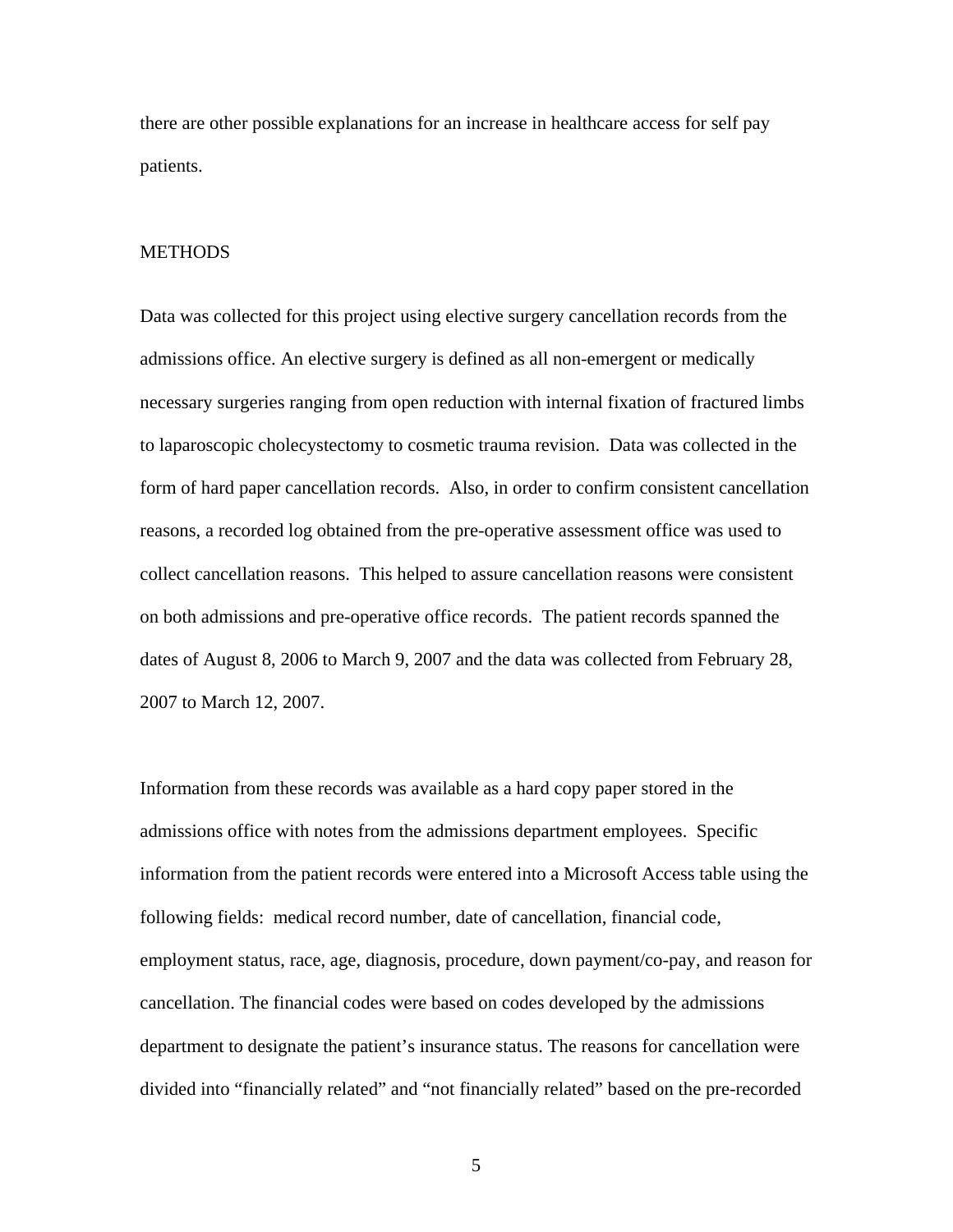notes by the admissions office staff. A cancellation for financial reasons would be considered if the patient's insurance was denied, no authorization for the procedure was given, the patient had a pending financial application, or if the patient refused the procedure due to insignificant funds. The records without any notes recorded were categorized as "unknown."

Patient's records were kept confidential by storing the information on the UNM Health Sciences Center server under the secure H: drive. All records were marked with a unique ID number to allow for proper record and matching of data to patient information. Research methods and protocols were approved by the Human Research and Review Committee at the UNM Health Sciences Center before any data collection had begun.

The data collected in this study would then be compared with the results of a previous study in 2003 that analyzed the cancellation records of patients during the previously 50% upfront payment policy for self-pay patients. A chi-square test would be performed comparing both data sets. The analysis would be used to determine a difference in the rate of self-pay patients who cancelled elective surgeries for financial reasons.

After the data had been collected, a statistical analysis using the chi-square test was performed to determine any significance for cancellations among self-pay and insured patients. Calculations were performed using SAS version 9.1.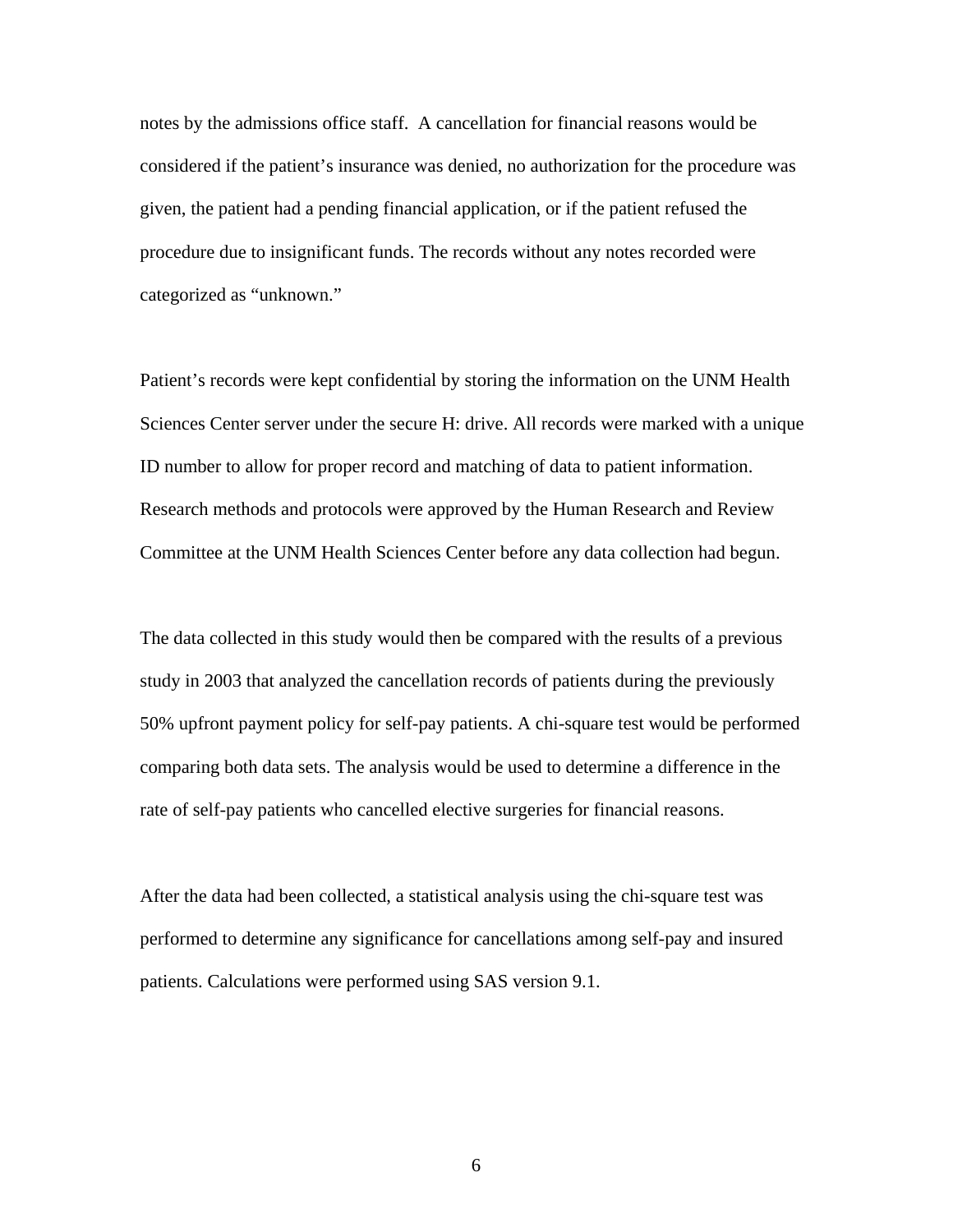#### RESULTS

The study period was from August 1, 2006 to March 31, 2007. This included 448 recorded cancellations of elective surgeries by the university hospital admissions department. Of those records, 6.9% (n=31) were self pay patients and 93% (n=417) had some form of insurance, including financial assistance. Of the 31 self pay patients, 51.6% (n=16) had cancelled stating financial reasons, while 4.8% (n=20) of the insured canceled for financial reasons (Table 1). In comparison to the previous study, Kaufman and Chavez found during the 50% up front policy period there were 99 self pay cancellations with a 56% (n=55) cancellation rate for financial reasons over 10 months (Table 2). Overall, this comparison showed a significant decrease in the number of self pay patients not receiving elective surgery, but for those who still did not receive surgery, no significant difference from the previous study in the rate of canceling for financial reasons ( $p=0.18$ ) (Table 2).

A large proportion of the cancellations were due to unknown reasons. In the insured group, 39.6% (n=165) cancelled for unknown reasons and the self pay group had 22.6% (n=7) of cancellation for unknown reasons. When assuming a worse case scenario that all unknown cancellation reasons were considered financial, an additional analysis was then performed in order to further verify the significance between the insured and self pay patients when comparing reasons for cancellation. This analysis combined the unknown and the financial cancellation reasons, which resulted in  $74.2\%$  (n=23) of self pay patients canceling for unknown or financial reasons and 44.4% (n=185) of insured patients canceling for unknown or financial reasons (p=0.0013) (Table 1).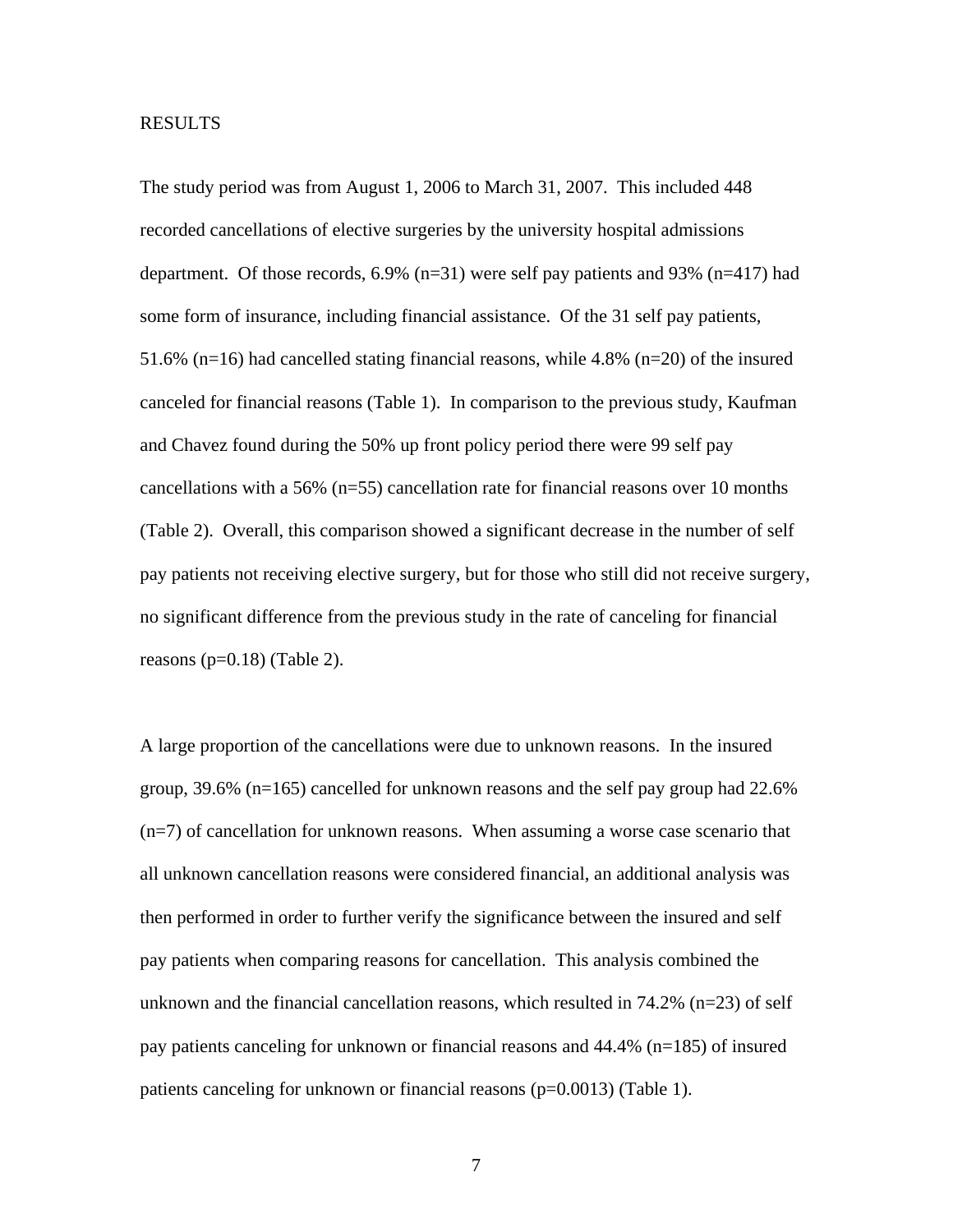A further comparison was performed analyzing the redistribution of the self pay patients into other financial programs including UNM Care Plan and Medicaid. This was done in order to investigate the possibility that other programs may have absorbed the 7.9% decrease in self pay patients from the 50% up front to the newer sliding scale policy. This resulted in an increase of 5.2% in the Medicaid financial classification and of 4.3 % in the insurance financial classification and a decrease of 1.6% was shown in the UNM Care Plan. The Financial Discount classification had a modest increase of 0.15% (Table 3).

Finally, upon further analysis of demographic features, no significant difference was found between male and female or between race when comparing insurance and self payment classification (Table 1). However, a multivariate analysis showed that regardless of race, self pay patients were 16.66 to 19.61 more times likely to cancel elective surgeries for financial reasons compared to insured non-Hispanic white  $(p<0.001)$  (Table 4).

#### DISCUSSION

The results of our project suggest that since the new sliding scale payment policy has been implemented, the overall number of self pay patients canceling elective surgery has significantly decreased. However, of those self pay patients who still declined elective surgery, the proportion canceling due to financial reasons has not changed. Furthermore, the increase in number of cancellations from patients covered by Medicaid as well as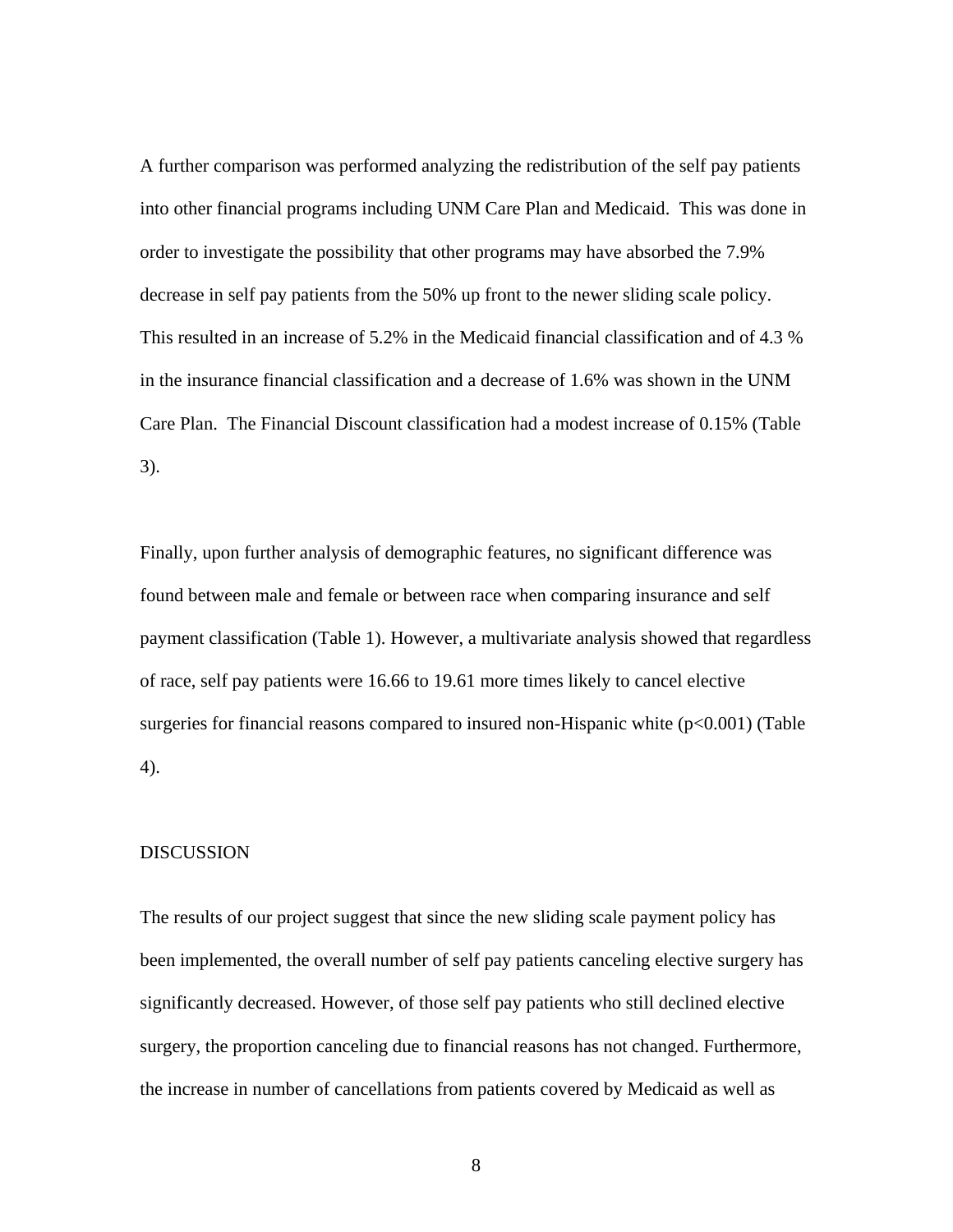primary health insurance, which includes Medicare, imply that paradoxically the enrollment in government programs has increased due to increased eligibility for these programs. Some of the growth of patients covered by Medicaid may have occurred due to an over budgeting in the Medicaid funding, which allowed for expanded coverage of indigent patients in the 2006 calendar year. However, the decrease in uninsured patients canceling elective surgeries suggests that access to care has been improved for individuals who claim self pay status, and are able to qualify for the university hospital's sliding scale payment policy.

Until recently, the public hospital in this study, amongst others, had adhered to a high upfront payment policy before services were provided. However, in November 2005, a new Self Pay Down Payment hospital policy was implemented to provide payment options for self pay patients. Patients who are classified as "self pay" are those who are:

> not eligible for Medicare, Medicaid, commercial insurance, CHAMPUS, Indian Health Service coverage or other thirdparty insurance, or the UNMHSC financial assistance programs for qualified medically indigent patients (the Bernalillo County Financial Assistance program, Out-of-County Indigent Fund or, for illegal aliens only, Limited Financial Assistance).<sup>9</sup>

Conversely, not all self pay patients meet the criteria for the payment plan. The qualifying criteria are as follows:

- 1) Income is below 350% of poverty.
- 2) Assets are below the amount allowed in the Bernalillo County Financial Assistance Policy. Assets do not include patient's home, retirement fund or cars.
- 3) Patient is a resident of Bernalillo County for more than 90 days or is a resident of New Mexico for more than 90 days and who need services that are not available in their home county. $^{10}$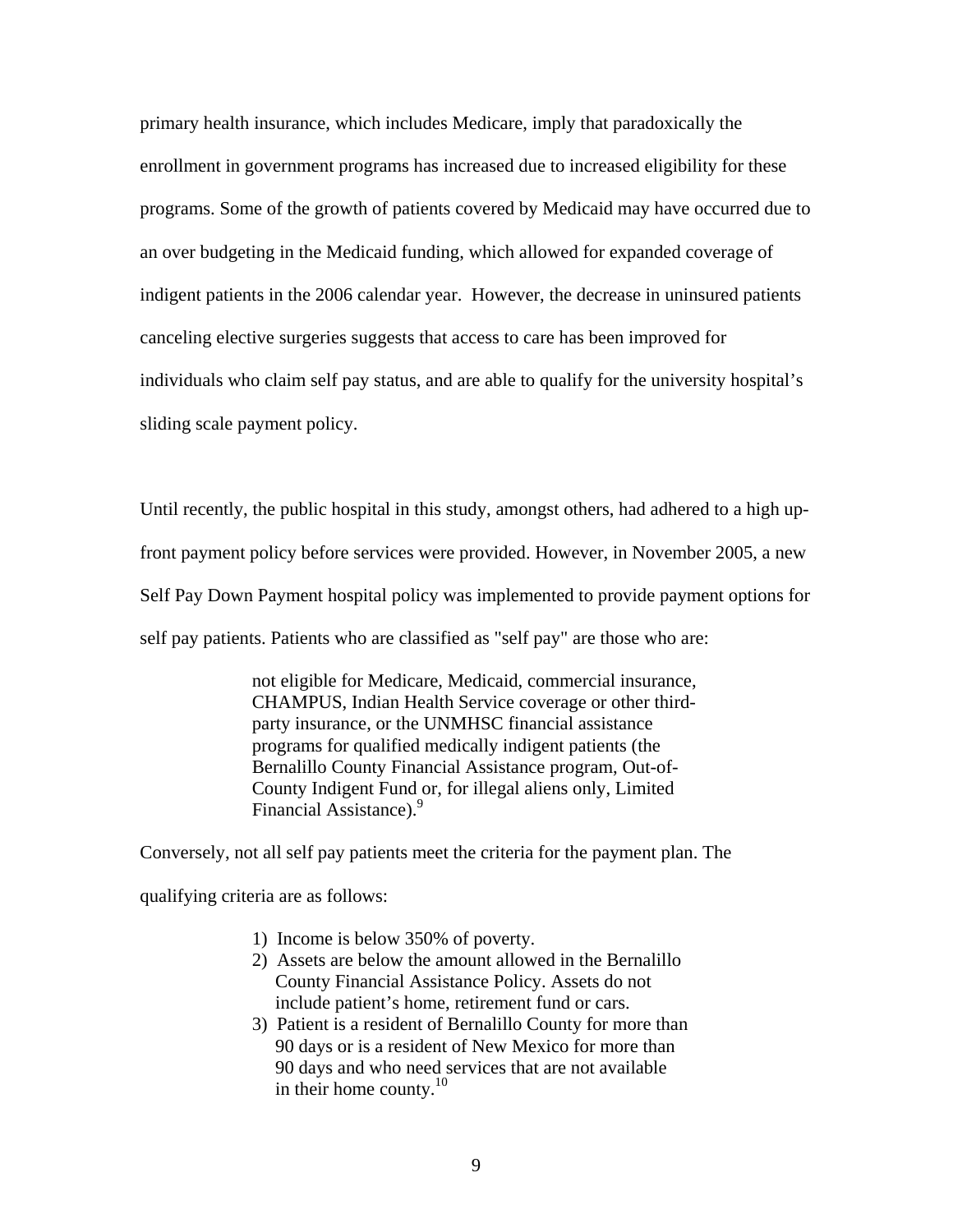This payment policy is based on sliding fee schedules according to household income and members. Until November 2005, there was a self pay payment policy that required all patients to pay 50% of the cost as a down payment before services were performed. As previously noted, the study by Kaufman and Chavez et al documented how many self pay patients failed to secure recommended elective surgery because of this policy.

Even with hospital policy amendments, recent changes in the nation's financial budget and increased financial stress have created a difficult fiscal situation that would suggest an overall decrease in indigent care provisions in safety-net hospitals.<sup>11</sup> Research has shown that safety net hospitals reduce uncompensated care when there is a reduction in reimbursement from Medicaid or other government programs.<sup>12</sup> These same public hospitals that serve millions of indigent people provide nearly \$5.4 billon in uncompensated care, a sum that accounts for 21% of total costs compared to 5.4% of total costs for hospitals nationally.<sup>13</sup> The safety-net created by public hospitals is only as durable as the intertwining cord of federal and state financial support that ensures services for underserved communities. Thus, the ideal goal of the implementation of any sliding scale payment policy would be to increase access to health care for self pay patients while maintaining fiscal responsibility.

The new sliding scale hospital policy clearly lowers the number of self-pay patients canceling elective surgeries, yet there still exists a financial barrier that prevents a minority of uninsured patients from ever receiving care. Clearly, the goal of improving health care access to self pay patients has been achieved but the results of this study show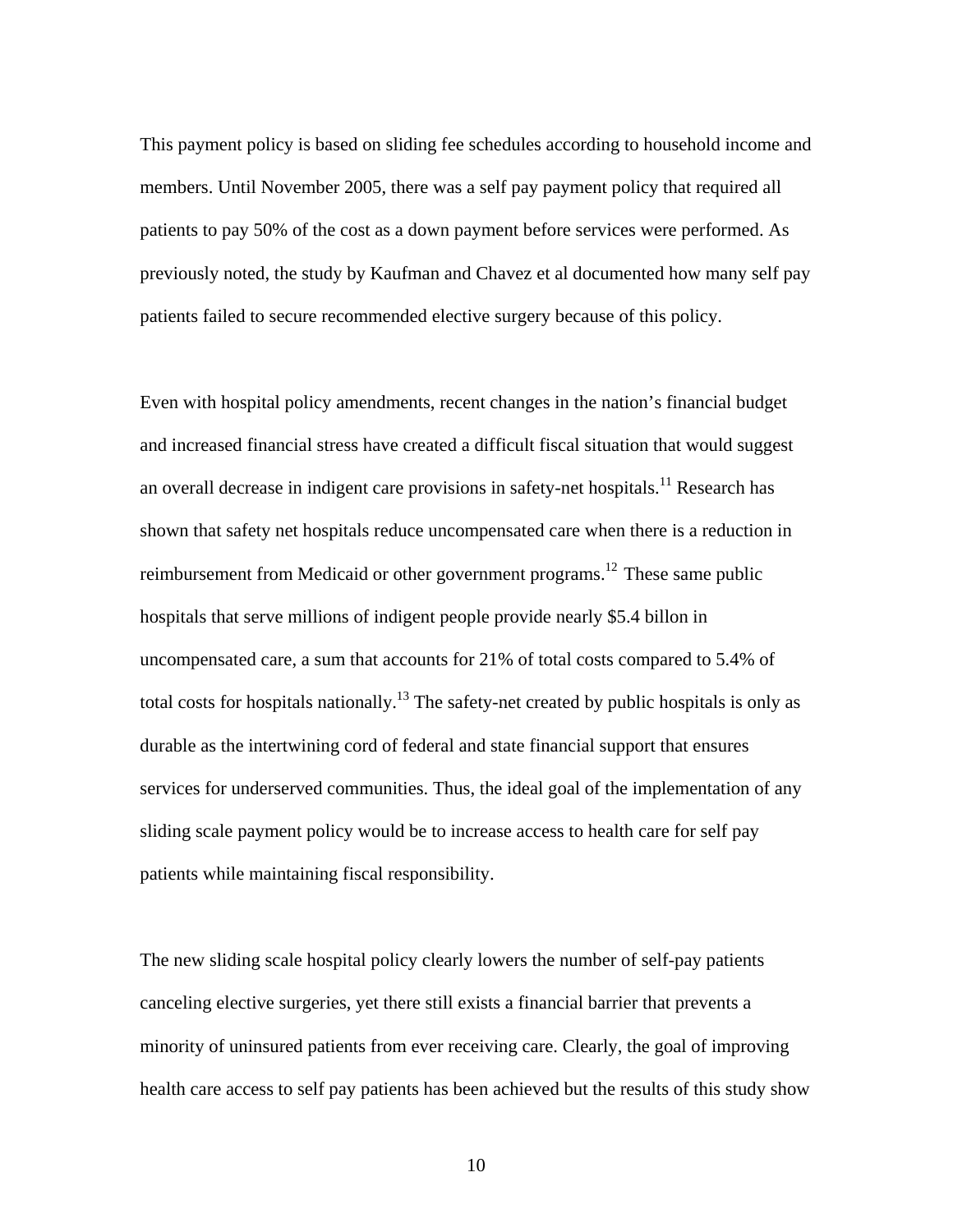that there is still room to improve accessibility to self pay patients. Improvements to the sliding scale policy might include making the financial assistance program more user friendly, assessing the reasons for self pay patients canceling at point of cancellation, or even offering more financial assistance to self pay patients.

Additionally, in order to ascertain the impact of the sliding scale policy on the patient population, further investigations should examine any subsequent ER or clinic visits by self pay patients who cancelled or who were eligible for elective surgery per the hospitals sliding scale policy. As the hospital system creates a unique medical record number for each patient without such prior identification, this would be a way to track those visits for subsequent healthcare. Furthermore, it would be beneficial to understand if patients are able to meet the required monthly payments set forth after the initial co-payment with the sliding scale payment policy. This would help to demonstrate if there are still other financial burdens after the point of service that may prevent future access to healthcare. Though this research project looks only at the increased health care access after the initial financial barrier has been overcome, self pay patients are still required to pay the full price whereas insured patients do not have this financial pressure.

There were several limitations to this study that merit being noted. First, in the previous paper and in this study there was no standard for the recording of cancellation reasons. The staff of the admissions office and the pre-op assessment office recorded cancelled elective surgeries, without obligation to consistently and accurately record each cancellation reason. Additionally, the staff members were under no obligation to record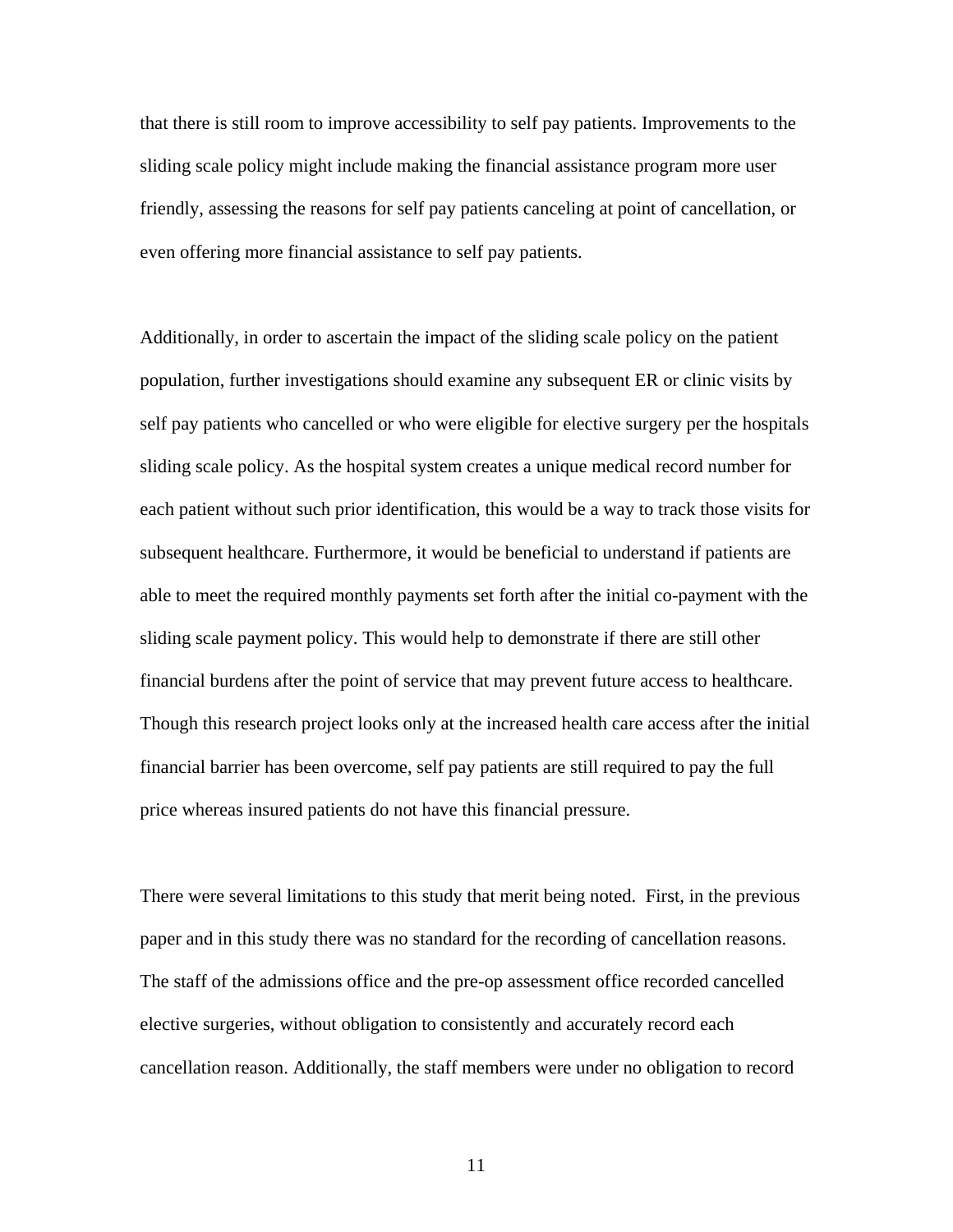cancellation reasons, which contributed to the large number of cancellations for unknown reasons. This being considered, the insured group had more unknown cancellations than the self pay group and when grouping the unknown with financial cancellation reasons, the results still showed significantly more cancellations for financial reasons of self pay patients (Table 1).

Limitations on the data collection arose after the initial estimates. A decrease in the period of records being saved caused a two month loss of recorded data. The previous study had 10 months of data collected to this project's 8 months. This did not alter the significance of the study, but a matching data set would have been preferred. Also, the time period of data collected was not identical, and only the months of September thru December were common in both data sets. However, there seemed to be no distinct pattern of difference between the two data sets in number of cancelled elective surgeries within this four month time period. Finally, the two authors contributed to another limitation in the method of deciding financial categories of each record. The data was collected with both authors present and a mutual judgment decision was made to designate the financial category for each cancellation reason.

#### ACKNOWLEDGMENTS

The authors thank Mary Labane and Millie Manspeaker for their assistance with information and data collection, Will Kaufman and Augustine S Chavez for their guidance and allowing us to further this project, and Dr. Andru Ziwasimon for bringing policies like these to the attention of others.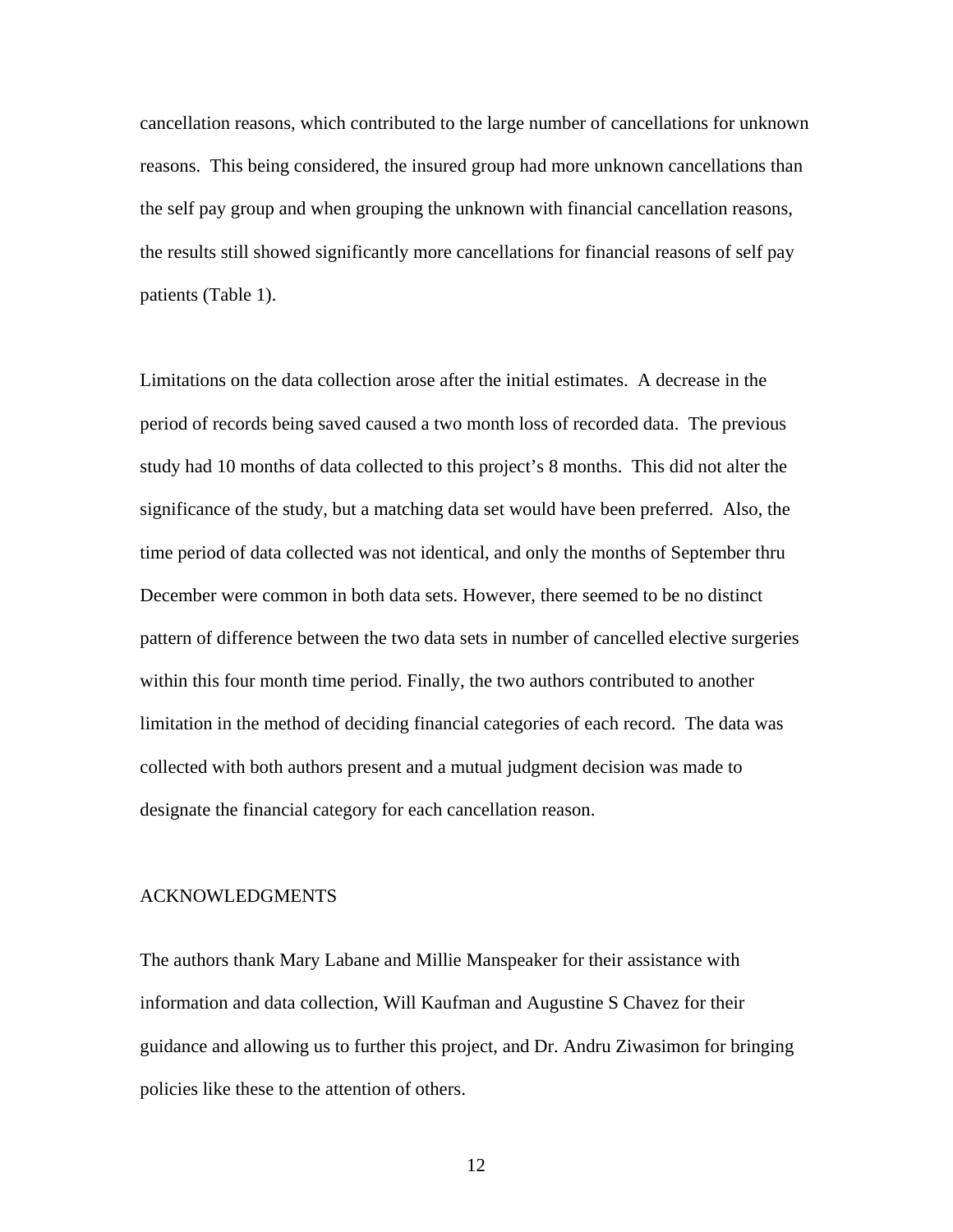#### REFERENCES

- 1. Weissman, J. The Trouble with Uncompensate Care. *NEJM*. 2005; 352:1171-1173.
- 2. Bureau of the Census. Health insurance coverage, 2005. Washington, D.C.: Government Printing Office, August 2006.
- 3. Dubay, L., J. Holahan, and A. Cook. The Uninsured and the Affordability of Health Insurance Coverage. *Health Affairs.* 2007; 26: 22-30.
- 4. Hadley, Jack. Insurance Coverage, Medical Care Use, and Short-term Health Changes Following an Unintentional Injury or the Onset of a Chronic Condition. *JAMA*. 2007; 297:1073-1084.
- 5. Kaiser Commission on Medicaid and the Uninsured. Myths about the uninsured. 2004; (#7307).
- 6. Hospital Accountability Project of the Service Employees International Union (2003). Why the working poor pay more. March 2003; pg 12.
- 7. Kaufman, Will and Augustine S Chavez and Betty Skipper and Arthur Kaufman. Effect of high up front charges on access to surgery for poor patients at a public hospital in New Mexico. International Journal for Equity in Health 2006, 5:6 (23 June 2006).
- 8. Roth P. Managing the uninsured with a community network. Ann Fam Med.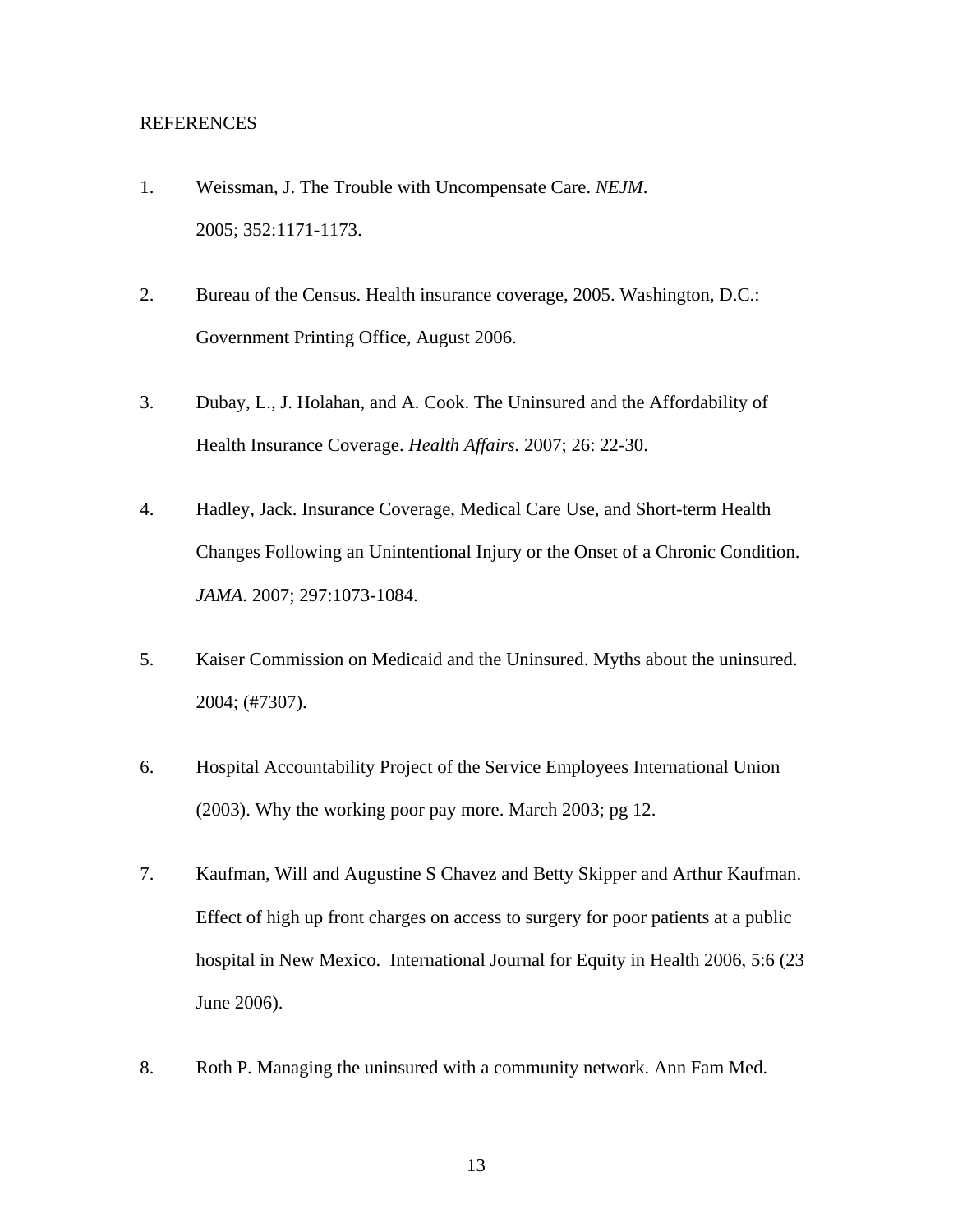Vol. 4, Supplement 1, Sept/Oct 2006: S28-S31.

- 9. "Patient Payment". The University of New Mexico Health Sciences Center Administrative Policies and Procedures. Nov 1999.
- 10. "Self Pay Patient Payment". The University of New Mexico Health Sciences Center Administrative Policies and Procedures. Sept 2005.
- 11. Bazzoli, GJ. An Update on Safety-Net Hospitals: Coping With the Late 1990s and Early 2000s. *Health Aff*. 2005; 24:1047-1056.
- 12. Bazzoli GJ et al. The influence of health policy and market factors on the hospital safety net. *Health Serv Res*. 2006; 41:1159-80.
- 13. Boulard, Garry and Laura Tobler. How secure is the safety net. *State Legislatures*. 2005 Mar; 41: 16-18.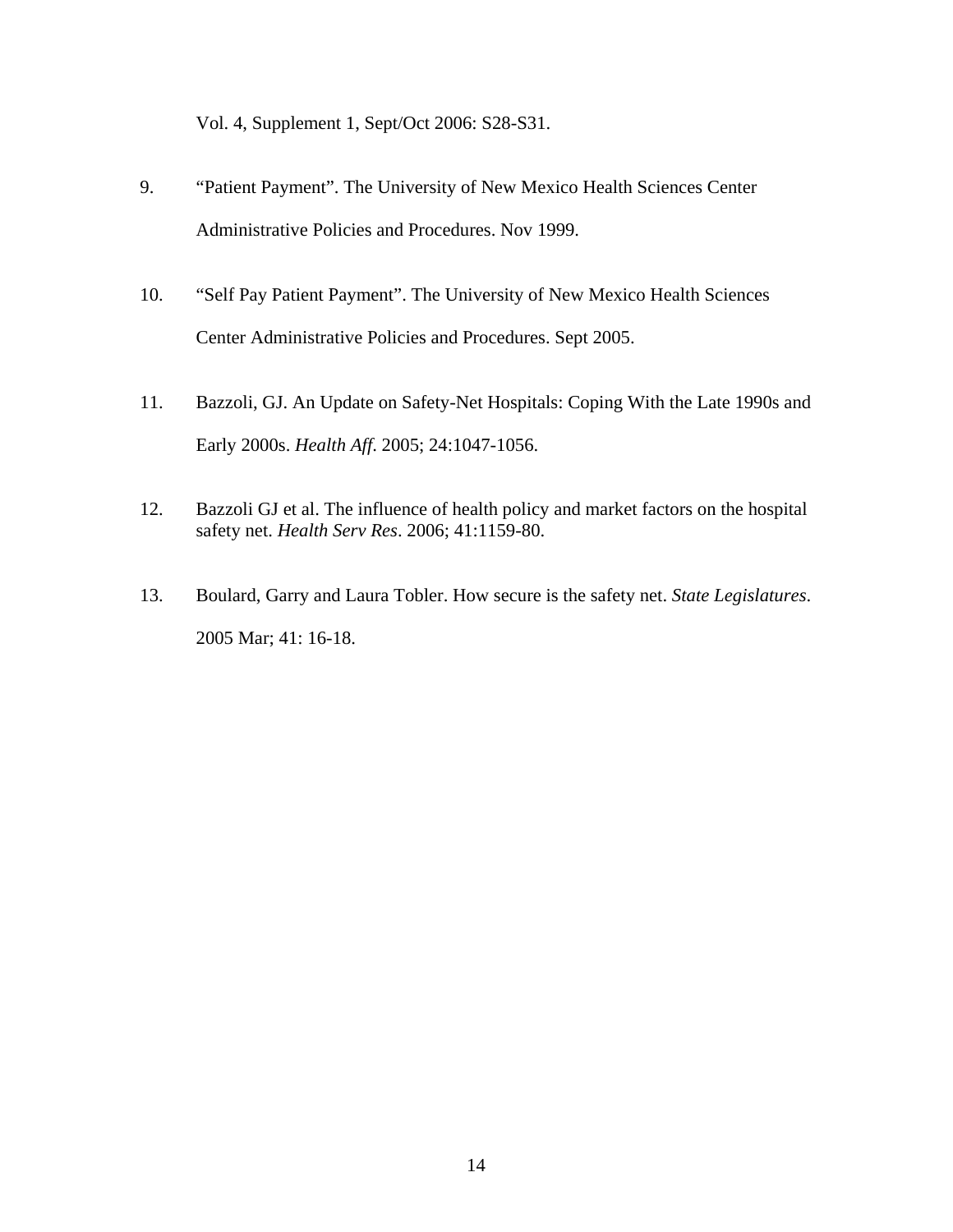## TABLES

|                  |                  | <b>Reasons for Cancellation</b> |             |             | Chi-square p-values |                          |  |
|------------------|------------------|---------------------------------|-------------|-------------|---------------------|--------------------------|--|
| Variable         | $\boldsymbol{N}$ | Non-Financial                   | Unknown     | Financial   | Three               | Two                      |  |
|                  |                  |                                 |             |             | Categories          | Categorical <sup>1</sup> |  |
|                  |                  |                                 |             |             |                     |                          |  |
| Payment category |                  |                                 |             |             |                     |                          |  |
| Insured          | 417              | 232 (55.6%)                     | 165(39.6%)  | $20(4.8\%)$ | < 0.0001            | 0.0013                   |  |
| Self-pay         | 31               | $8(25.8\%)$                     | 7(22.6%)    | 16(51.6%)   |                     |                          |  |
| Age              |                  |                                 |             |             |                     |                          |  |
| < 18             | 75               | 42 (56.0%)                      | 28 (37.3%)  | $5(6.7\%)$  | 0.022               | 0.011                    |  |
| 18-39            | 98               | 39 (39.8%)                      | 45 (45.9%)  | 14 (14.3%)  |                     |                          |  |
| $40 - 64$        | 205              | 114 (55.6%)                     | 76 (37.1%)  | 15 (7.3%)   |                     |                          |  |
| >64              | 70               | 45 (64.3%)                      | 23 (32.9%)  | $2(2.9\%)$  |                     |                          |  |
| Gender           |                  |                                 |             |             |                     |                          |  |
| Male             | 224              | 113 (50.4%)                     | 89 (39.7%)  | $22(9.8\%)$ | 0.25                | 0.18                     |  |
| Female           | 224              | 127 (56.7%)                     | 83 (37.0%)  | $14(6.2\%)$ |                     |                          |  |
| Race             |                  |                                 |             |             |                     |                          |  |
| Other            | 313              | 168 (53.7%)                     | 115 (36.7%) | $30(9.6\%)$ | 0.15                | 0.95                     |  |
| Non-Hispanic     | 135              | 72 (53.3%)                      | 57 (42.2%)  | $6(4.4\%)$  |                     |                          |  |
| White            |                  |                                 |             |             |                     |                          |  |

Table 1. Reason for cancellation by payment category and demographic characteristics.

<sup>1</sup> Non-financial reason compared to the combination of unknown and financial reasons.

| Table 2. Comparing sen pay patients by cancellation reason |          |                            |                             |                            |      |
|------------------------------------------------------------|----------|----------------------------|-----------------------------|----------------------------|------|
|                                                            |          | <b>Cancellation Reason</b> | Chi-square p-values         |                            |      |
| Payment<br>Policy                                          | N        | Non-financial              | Unknown                     | Financial                  |      |
| 50% Up-front<br><b>Sliding Scale</b>                       | 99<br>31 | 34 (34.3%)<br>$8(25.8\%)$  | $10(10.1\%)$<br>$7(22.6\%)$ | 55 (55.6%)<br>$16(51.6\%)$ | 0.18 |

Table 2. Comparing self pay patients by cancellation reason